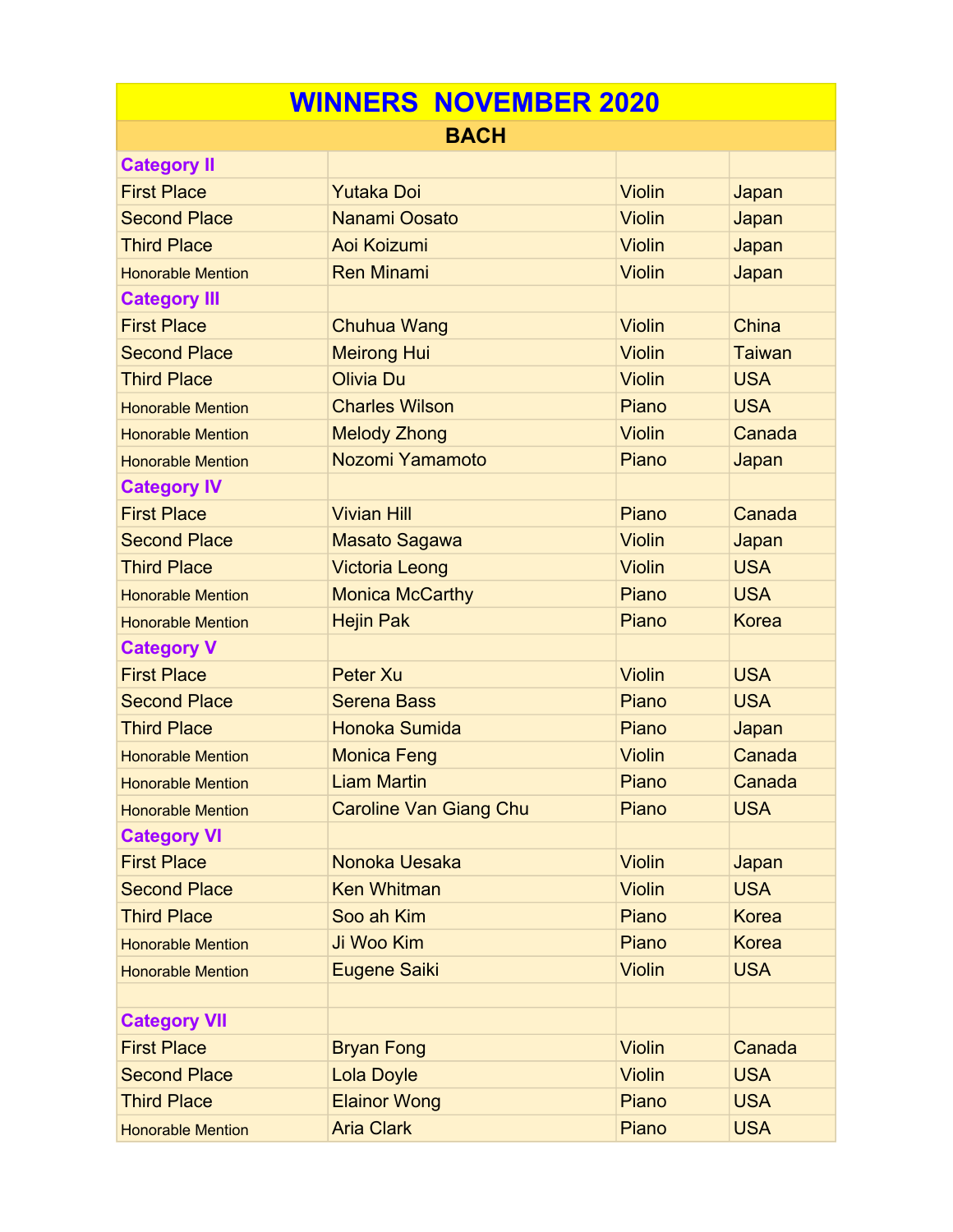| <b>Honorable Mention</b> | <b>Sara Lopez</b>            | Piano           | <b>USA</b>    |
|--------------------------|------------------------------|-----------------|---------------|
| <b>Honorable Mention</b> | Hanna Fujii                  | Piano           | Japan         |
| <b>Honorable Mention</b> | <b>Aria Tremblay</b>         | Piano           | Canada        |
| <b>Honorable Mention</b> | <b>Ping Ye</b>               | Piano           | <b>Taiwan</b> |
| <b>Category VIII</b>     |                              |                 |               |
| <b>First Place</b>       | Lukasz Wożniak               | Piano           | Poland        |
| <b>Second Place</b>      | Eunha Kim                    | Piano           | <b>Korea</b>  |
| <b>Third Place</b>       | <b>Charles Jr. Robertson</b> | <b>Guitar</b>   | <b>USA</b>    |
| <b>Honorable Mention</b> | Misuzu Asada                 | <b>Violin</b>   | Japan         |
| <b>Honorable Mention</b> | Riku Yamaguchi               | Piano           | Japan         |
| <b>Honorable Mention</b> | Jiao Ma                      | Piano           | <b>Taiwan</b> |
| <b>Honorable Mention</b> | <b>Declan Boyd</b>           | Saxphone        | <b>USA</b>    |
| <b>Honorable Mention</b> | <b>Blair Payne</b>           | <b>Flute</b>    | <b>USA</b>    |
| <b>Category IX</b>       |                              |                 |               |
| <b>First Place</b>       | <b>Tristan Snyder</b>        | <b>Violin</b>   | Canada        |
| <b>Second Place</b>      | <b>Genki Taniguchi</b>       | Piano           | Japan         |
| <b>Second Place</b>      | <b>Harmony Cunningham</b>    | <b>Flute</b>    | <b>USA</b>    |
| <b>Third Place</b>       | <b>Genevieve Castillo</b>    | <b>Clarinet</b> | <b>USA</b>    |
| <b>Honorable Mention</b> | <b>Oliver Davies</b>         | Guitar          | England       |
| <b>Honorable Mention</b> | <b>Hope Webster</b>          | <b>Clarinet</b> | <b>USA</b>    |
| <b>Honorable Mention</b> | <b>Noa Craig</b>             | <b>Guitar</b>   | Canada        |
|                          |                              |                 |               |
|                          | <b>SCHUMANN</b>              |                 |               |
| <b>Category IV</b>       |                              |                 |               |
| <b>First Place</b>       | Jonathan Luh                 | Piano           | China/USA     |
| <b>Second Place</b>      | Mai Takahashi                | Piano           | Japan         |
| <b>Third Place</b>       | <b>Riku Yamawaki</b>         | <b>Violin</b>   | Japan         |
| <b>Honorable Mention</b> | <b>Cinthya Wang</b>          | Piano           | China         |
| <b>Honorable Mention</b> | Natalie Zhao                 | <b>Violin</b>   | <b>USA</b>    |
| <b>Category V</b>        |                              |                 |               |
| <b>First Place</b>       | <b>Lily Smirnov</b>          | Piano           | Canada        |
| <b>Second Place</b>      | Yuri Tanigichi               | <b>Violin</b>   | Japan         |
| <b>Third Place</b>       | Emma Xu                      | Piano           | <b>USA</b>    |
| <b>Honorable Mention</b> | <b>Benjamin Afong</b>        | Piano           | Canada        |
| <b>Honorable Mention</b> | <b>Olivia Tran</b>           | Piano           | <b>USA</b>    |
| <b>Category VI</b>       |                              |                 |               |
| <b>First Place</b>       | <b>Alice Cao</b>             | Cello           | Canada        |
| <b>Second Place</b>      | Scott Huang                  | <b>Violin</b>   | <b>USA</b>    |
| <b>Third Place</b>       | <b>Ayako Suzuki</b>          | Piano           | Japan         |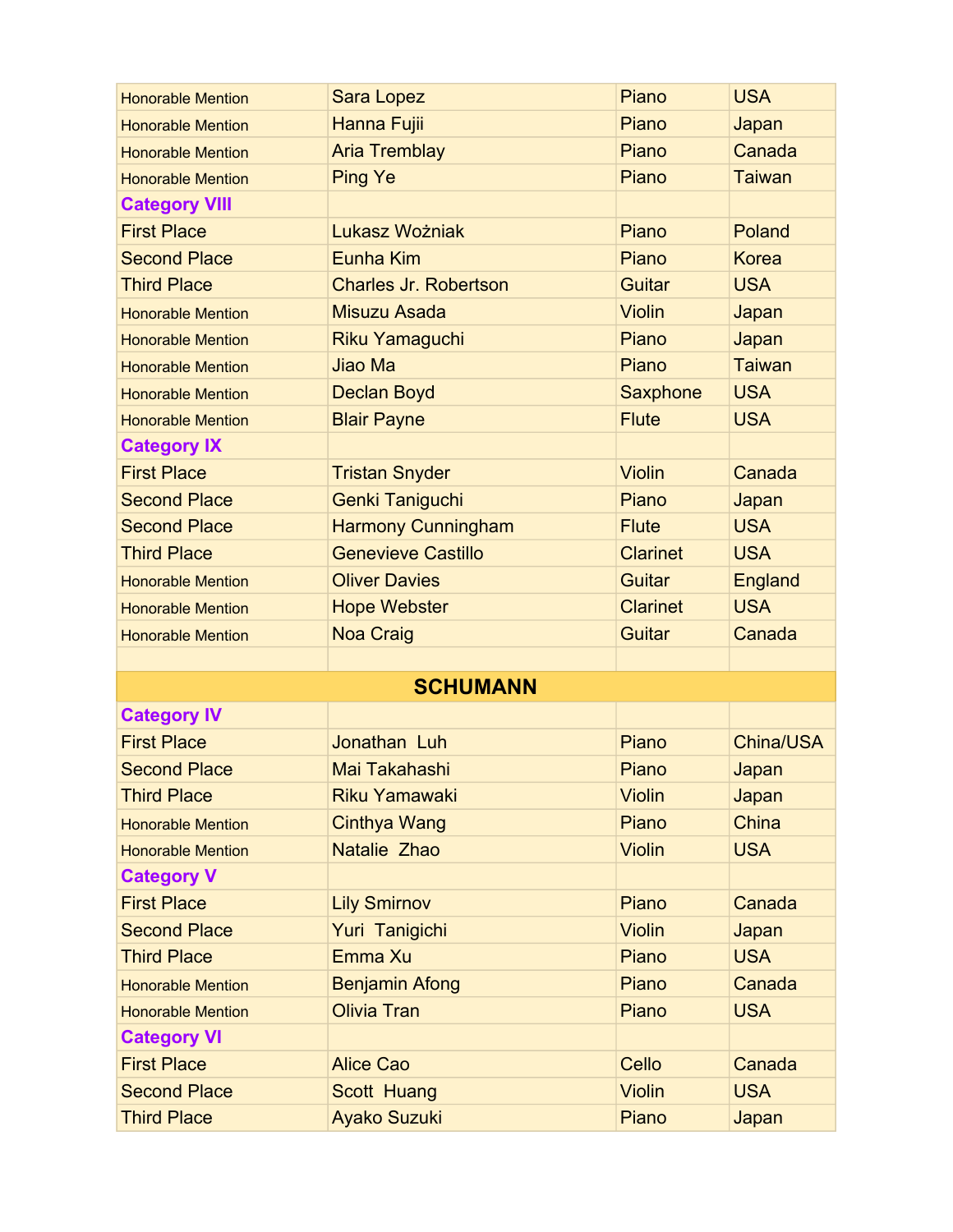| <b>Honorable Mention</b> | <b>Marina Sawada</b>       | Piano           | Japan            |
|--------------------------|----------------------------|-----------------|------------------|
| <b>Category VII</b>      |                            |                 |                  |
| <b>First Place</b>       | <b>Eric Yang</b>           | <b>Violin</b>   | Canada           |
| <b>Second Place</b>      | Jacqueline Thompson        | Cello           | Canada           |
| <b>Third Place</b>       | Hanna Fujii                | Piano           | Japan            |
| <b>Honorable Mention</b> | <b>Katherine King</b>      | <b>Flute</b>    | <b>USA</b>       |
| <b>Category VIII</b>     |                            |                 |                  |
| <b>First Place</b>       | <b>Michelle Sanchez</b>    | <b>Flute</b>    | <b>USA</b>       |
| <b>Second Place</b>      | <b>Vivian Li</b>           | Piano           | China            |
| <b>Third Place</b>       | <b>Olivia Chen</b>         | <b>Clarinet</b> | <b>USA</b>       |
| <b>Honorable Mention</b> | Isabella Lopez             | <b>Flute</b>    | <b>USA</b>       |
| <b>Category IX</b>       |                            |                 |                  |
| <b>First Place</b>       | Jeronimo Davis             | Piano           | Canada           |
| <b>Second Place</b>      | <b>Ethan Lu</b>            | <b>Violin</b>   | <b>USA</b>       |
| <b>Third Place</b>       | Keita Kobayashi            | Piano           | Japan            |
| <b>Honorable Mention</b> | <b>Mari Hisamoto</b>       | Piano           | Japan            |
| <b>Honorable Mention</b> | <b>Lucas Anderson</b>      | <b>Clarinet</b> | <b>USA</b>       |
|                          |                            |                 |                  |
|                          | <b>WALTZ</b>               |                 |                  |
| <b>Category IV</b>       |                            |                 |                  |
| <b>First Place</b>       | <b>Rion Sugita</b>         | Piano           | Japan            |
| <b>Second Place</b>      | <b>Christina hendricks</b> | <b>Flute</b>    | Canada           |
| <b>Third Place</b>       | Nuwa Wu                    | Piano           | China/USA        |
| <b>Honorable Mention</b> | <b>Haneul Gu</b>           | <b>Violin</b>   | <b>Korea</b>     |
| <b>Category V</b>        |                            |                 |                  |
| <b>First Place</b>       | <b>Kenny Liu</b>           | Piano           | <b>Australia</b> |
| <b>Second Place</b>      | <b>Riku Nomura</b>         | Piano           | Japan            |
| <b>Third Place</b>       | Minji Kim                  | Piano           | <b>Korea</b>     |
| <b>Honorable Mention</b> | <b>Scott Feng</b>          | Piano           | <b>USA</b>       |
| <b>Honorable Mention</b> | <b>Nora Cheng</b>          | Piano           | <b>China</b>     |
| <b>Category VI</b>       |                            |                 |                  |
| <b>First Place</b>       | Urszula Wiśniewski         | Piano           | Poland           |
| <b>Second Place</b>      | Jingyi Wang                | Piano           | <b>China</b>     |
| <b>Third Place</b>       | <b>Madison Zhao</b>        | <b>Violin</b>   | <b>USA</b>       |
| <b>Honorable Mention</b> | Alaya Estrada              | Piano           | <b>USA</b>       |
| <b>Category VII</b>      |                            |                 |                  |
|                          |                            |                 |                  |
| <b>First Place</b>       | Hinata Yoshioka            | <b>Violin</b>   | Japan/USA        |
| <b>Second Place</b>      | Lisa Jones                 | <b>Flute</b>    | <b>USA</b>       |